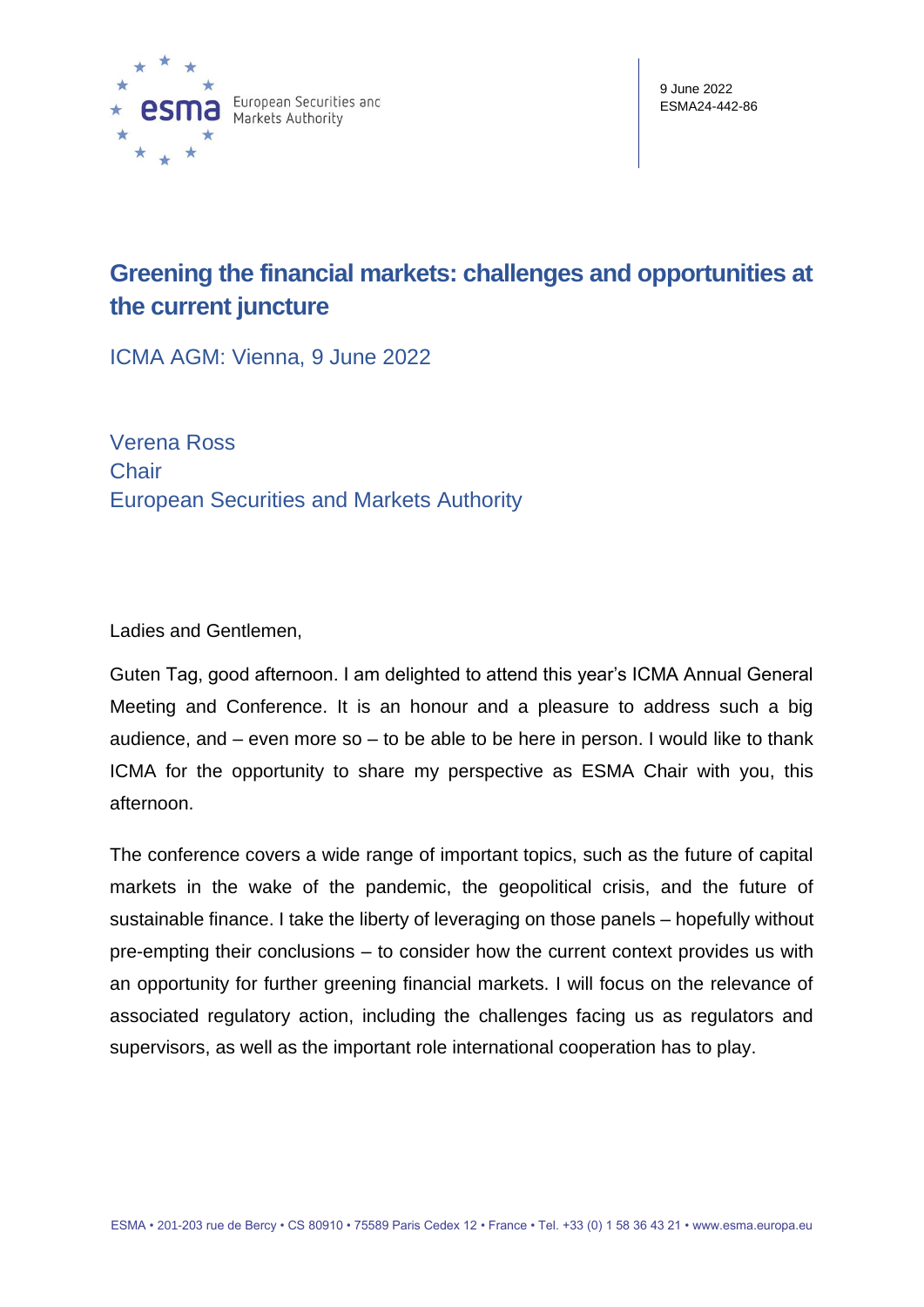

## **Current juncture**

Over the past years, the EU has been taking bold steps to tackle climate change. This has included unprecedented initiatives to build the foundations for finance to play its role in the sustainability transition. Sustainability has been also a pivotal feature of the EU's recovery from the COVID-19 pandemic, with the financial sector increasingly channelling resources in a way that will help meeting the targets of the European Green Deal.

The EU market for green, social and sustainability bonds stood at  $\epsilon$ 1.2 trillion at the end of March 2022, a 50% increase from a year earlier. The assets managed by EUdomiciled ESG funds grew by 20% over the same period, to €2.1 trillion<sup>1</sup>. These figures indicate significant market growth for these products.

Nevertheless, it is also true that the environment we now live in has been changing, and it is one of soaring prices and new inflationary pressures. A number of EU Member States have experienced double-digit inflation, with energy accounting for more than half of the overall rise in eurozone inflation. The Russian invasion of Ukraine has compounded supply-side disruptions, which will amplify inflation. The role of Russia and Ukraine in global commodity supply has furthermore led to high volatility of commodity prices such as for energy, metals and food.

This has resulted also in short-term risks in commodity related financial markets. By way of example, margin calls on commodity derivatives have created liquidity strains for counterparties. Other reactions have also been observed in the market, including participants reducing their exposures to the energy derivatives market.

To my mind, these recent events however also provide an opportunity to reconsider Europe's dependency on fossil fuels across our economies, and the financial markets. These events underscore the importance of greening financial markets even further.

<sup>1</sup> ESMA calculation based on data provided by Climate Bonds Initiative, Refinitiv EIKON and Morningstar.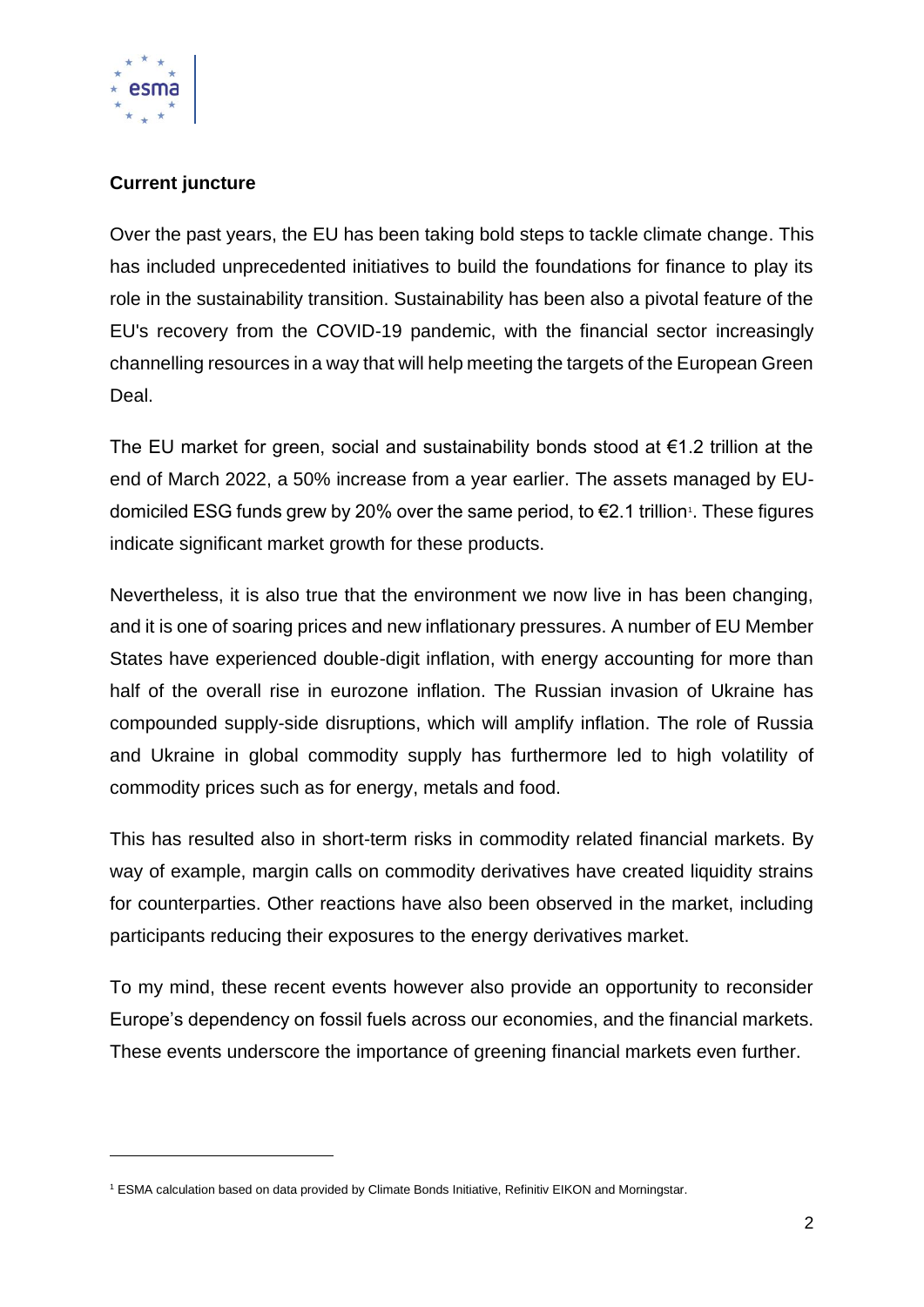

The benefits and business opportunities brought by sustainable finance are well known at this point. We have seen investor preferences shifting and issuers looking into ways to finance their transition into more sustainable activities. The private sector has had – and still has – an important role to play in catalysing this process through initiatives to promote voluntary codes of practice, such as the ICMA Green Bond Principle, which informed the issue of NextGenerationEU bonds by the Commission. Now, the geopolitical context we face amplifies the significance of sustainable finance as a way to speed up the transition away from environmentally harmful and problematic energy sources. We should seize this opportunity!

So far, a great deal of work has been done by the official sector to assess risks and provide the regulatory building blocks to make this transition possible. Yet, important challenges lie ahead of regulators and market participants as the design of the associated framework unfolds.

### **ESMA and sustainable finance**

Sustainable finance has been part of ESMA's work for some years now and was formally integrated into our mandate following the 2019 review of our founding regulation. Accordingly, sustainability assessments and disclosures, and the integration of ESG factors are an essential part of ESMA's strategy and work plan.

ESMA's approach to sustainable finance, which follows our [2022-2024 Sustainable](https://www.esma.europa.eu/sites/default/files/library/esma30-379-1051_sustainable_finance_roadmap.pdf)  [Finance Roadmap,](https://www.esma.europa.eu/sites/default/files/library/esma30-379-1051_sustainable_finance_roadmap.pdf) is focused on promoting transparency and tackling greenwashing; building regulatory capacities at EU and national level; and monitoring, assessing and analysing ESG markets and risks.

This year, ESMA is working on a number of cross-sectoral, as well as sector-specific actions. This includes the development of a disclosure framework under the Sustainable Finance Disclosures Regulation (SFDR) and the Taxonomy Regulation, to clarify disclosure obligations for sustainability products. We have recently published a [briefing](https://www.esma.europa.eu/sites/default/files/library/esma34-45-1427_supervisory_briefing_on_sustainability_risks_and_disclosures.pdf) for national supervisors to drive convergence in the supervision of investment funds with sustainability features. We are further deepening the understanding of the greenwashing phenomenon and working with national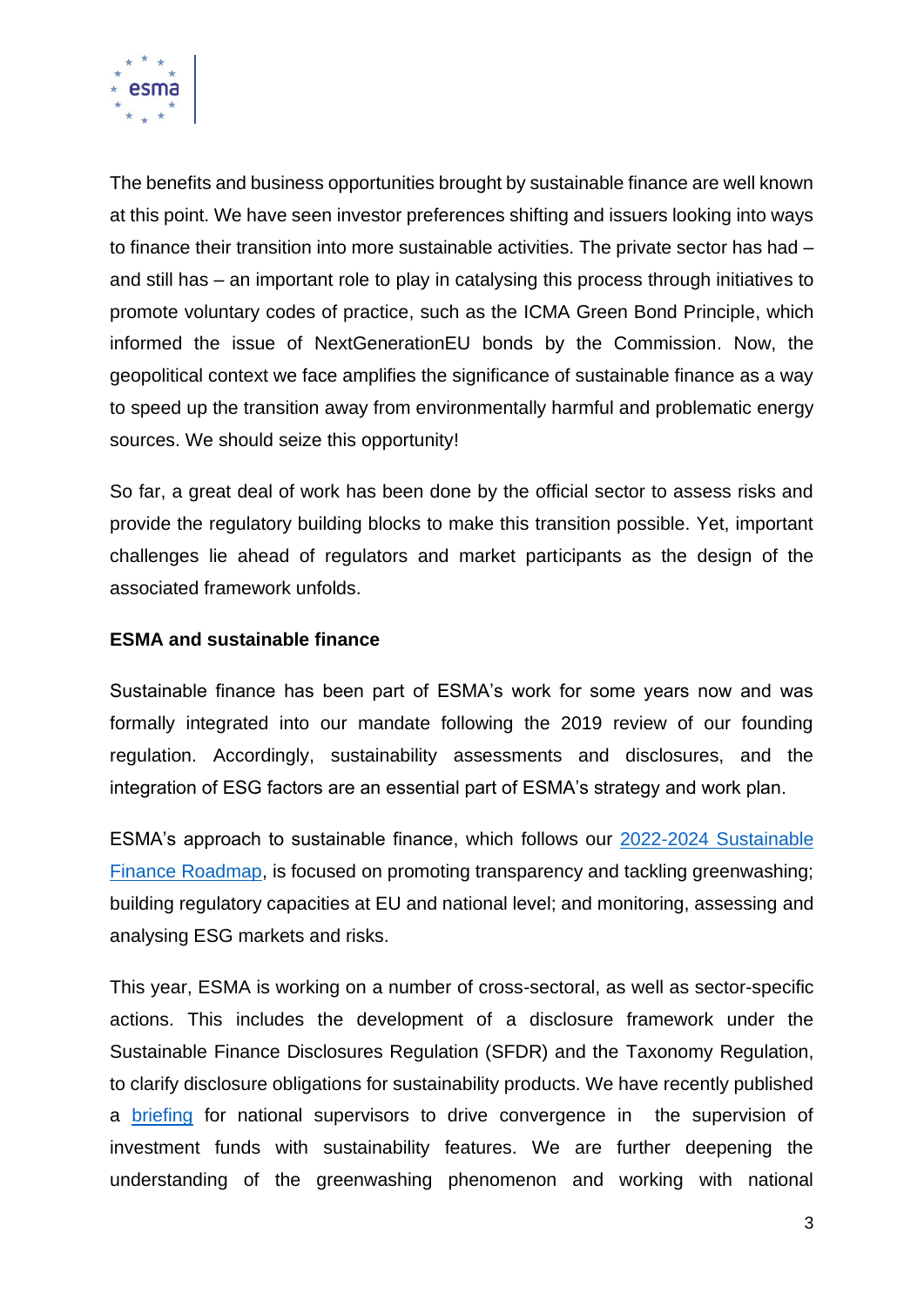

supervisors to fight it. Finally, we are supporting the Commission to develop its views in relation to ESG ratings and ESG factors in credit ratings.

These are just a few examples, and I invite you to consult the sustainable finance section of our [website](https://www.esma.europa.eu/policy-activities/sustainable-finance) for additional information on past and ongoing work.

## **Greenwashing and disclosures**

Evidence produced by the industry<sup>2</sup> shows that between May 2005 and May 2018, 'ESG' was mentioned in less than 1 per cent of earnings calls of global companies. By May 2021, the use of the acronym saw a dramatic increase, with almost a fifth of earnings calls referring to it. While this may indicate an important interest in ESG investment, transparency is essential to ensure that associated investments do account for the purpose for which they are marketed, and that a rush for the 'ESG gold' does not lead to greenwashing.

Tackling this phenomenon and improving transparency is one of the three priorities of our Sustainable Finance Roadmap, as I have just mentioned. Consistent with this approach, we will be investigating greenwashing more closely, getting to define its fundamental features and take coordinated action in multiple sectors to find common solutions – both in our supervisory convergence activity and in our single rulebook work. Together with the national supervisory authorities, we need to combat the detrimental effects that greenwashing may pose to investors, and ultimately to investors' trust in financial markets.

The EU has introduced a set of sustainable finance legislation and policies, gradually putting in place disclosure requirements for companies, manufacturers of financial products and financial advisers. As part of this effort, ESMA has been working hard to increase transparency and comparability of the sustainability characteristics of financial products, for example in the context of our joint work with the other ESAs on the Sustainable Finance Disclosures Regulation.

<sup>2</sup> PIMC[O analysis](https://nl.pimco.com/en-nl/insights/economic-and-market-commentary/global-markets/asset-allocation-outlook/mid-cycle-investing-time-to-get-selective/?r=Financial%20Intermediary&l=Netherlands&s=true&lang=en-nl) of earnings call transcripts of approximately 10,000 global companies through May 2021.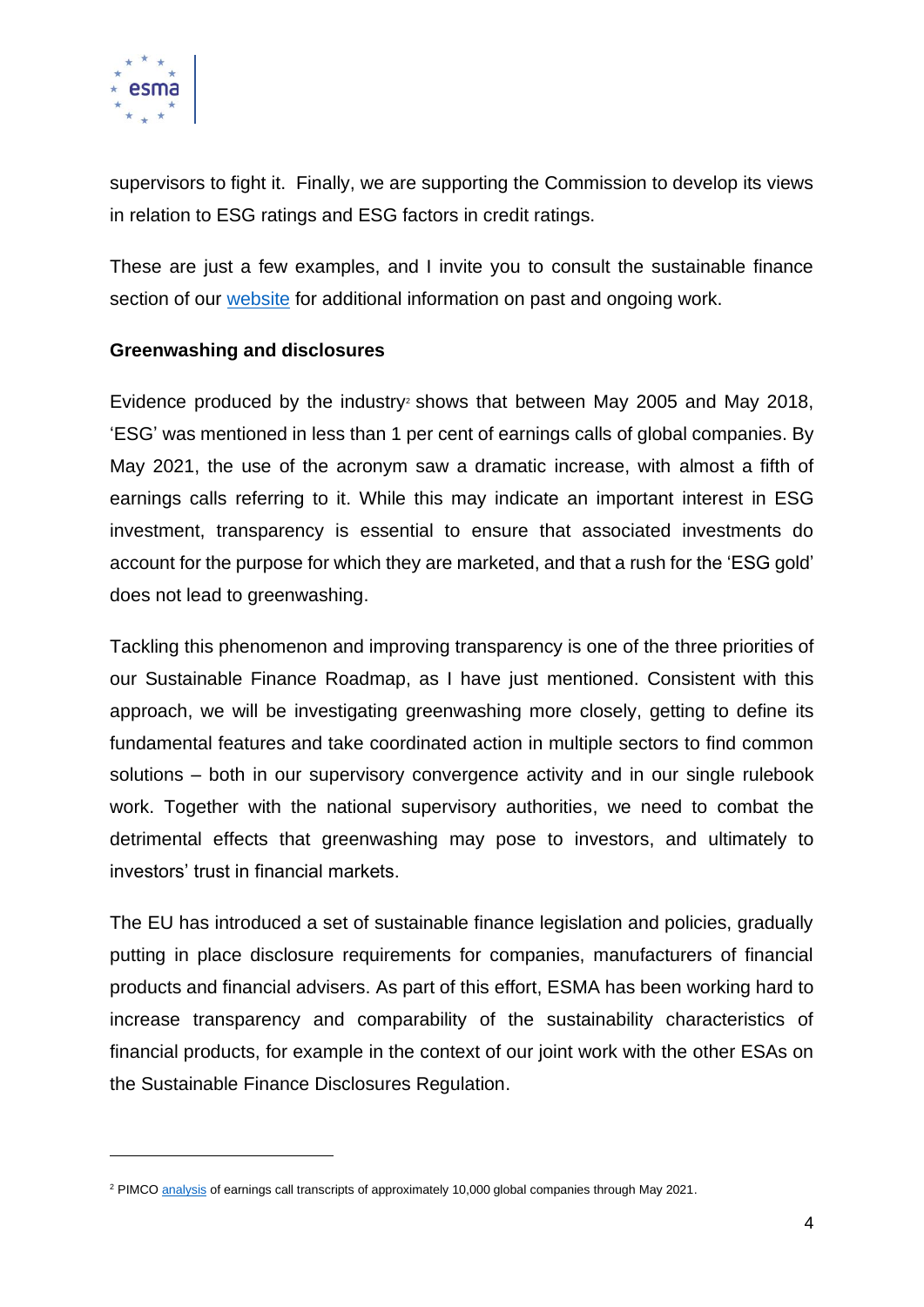

ESMA is also taking an active role in the ongoing implementation of these and other regulatory requirements. We are working closely with the national authorities as they start supervising the various financial market players and their conduct in this area – aiming to ensure convergence in supervisory outcomes. We trust that market uptake and the bedding down of the framework will significantly improve transparency and comparability over the next few years, helping end-investors to make appropriate judgements, identify risks and find credible investment opportunities.

We – both official and private sectors – face a steep learning curve. Market feedback is essential for us, and so is the need to continue to provide and, where necessary refine, guidance to market participants. Following a recent call for experts, ESMA is about to establish a Consultative Working Group (CWG) of the Coordination Network on Sustainability (CNS). This will provide an opportunity for ESMA to enhance the important exchanges with the private sector and allow us collectively to learn and build capacity and knowledge.

Another important topic worth briefly touching on is corporate sustainability disclosure and reporting. This part of the regulatory framework should have ideally and logically come first, prior to product disclosure, but has in reality taken a bit longer to come to fruition.

It is good to see that there is now significant progress – at the EU side through the final negotiations on the Corporate Sustainability Disclosure Regulation and through the work by EFRAG on the draft European Sustainability Reporting Standards. [Regulators elsewhere have also been taking similar actions. Some notable examples are the UK FCA 2021 Roadmap for Sustainability Disclosure Requirements and the US proposed rules on *The Enhancement and Standardization of Climate-Related Disclosures for Investors*].

At the international level, important initiatives on sustainability have been launched, under the auspices of IOSCO and, more recently, with the establishment of the International Sustainability Standards Board (ISSB) and the first exposure drafts on sustainability related reporting standards coming out for consultation. Given the global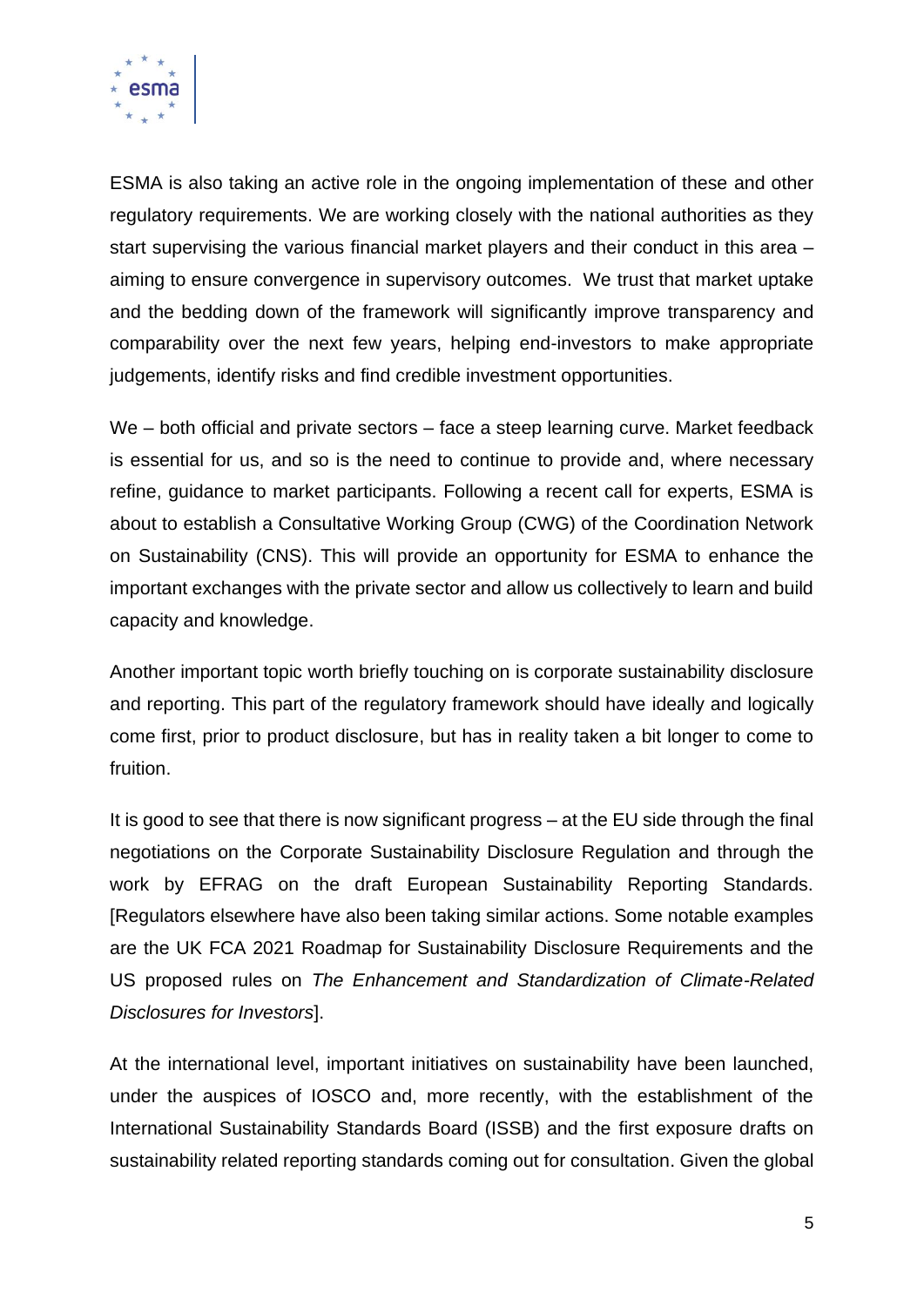

nature of the challenges we face, I firmly believe that there is sufficient common ground between all of us on ESG-reporting to make all possible efforts to converge in building a common baseline of reporting requirements that can be internationally accepted. This would help us as regulators and supervisors to tackle, in an internationally coordinated fashion, the challenges underlying the sustainable finance transition.

We consider it as essential that the European and the global reporting standards are interoperable, both to ensure helpful disclosure to investors internationally and to limit unnecessary burdens on companies who operate both within and outside the EU.

ESMA has therefore a strong interest in associated international work. We actively support the work of the IOSCO Sustainable Finance Task Force and its corporate reporting workstream, which will assess the ISSB's Exposure Drafts and may eventually endorse the standards if they meet certain pre-defined criteria.

#### **ESG ratings**

Another important piece of work that benefited from international regulatory cooperation is the IOSCO work on ESG ratings and data providers, which was cochaired by ESMA. A report, that set out recommendations applicable to ESG ratings and data providers, was published in November last year. The IOSCO recommendations aim to promote measures to improve the independence, transparency and reliability of ESG ratings and data products. If you are familiar with this paper, you will note that it pushes for comparability of ESG ratings, as opposed to consistency. Our view here is that different ESG ratings can have different measurement objectives, and these can be helpful in view of the various purposes and needs users may have. What is important, is that whatever the objective, this is clear to the user, and the methodology followed is transparent.

Closer to home, ESMA recently conducted a [call for evidence](https://www.esma.europa.eu/press-news/consultations/call-evidence-market-characteristics-esg-rating-providers-in-eu) concerning the ESG rating providers market structure in the EU. The aim is to support the Commission's work on ESG ratings. I should note that in ESMA's view, the currently unregulated nature of ESG ratings and data assessments could pose potential risks to investor protection. The importance of this topic seems to be widely recognised, as  $-1$  am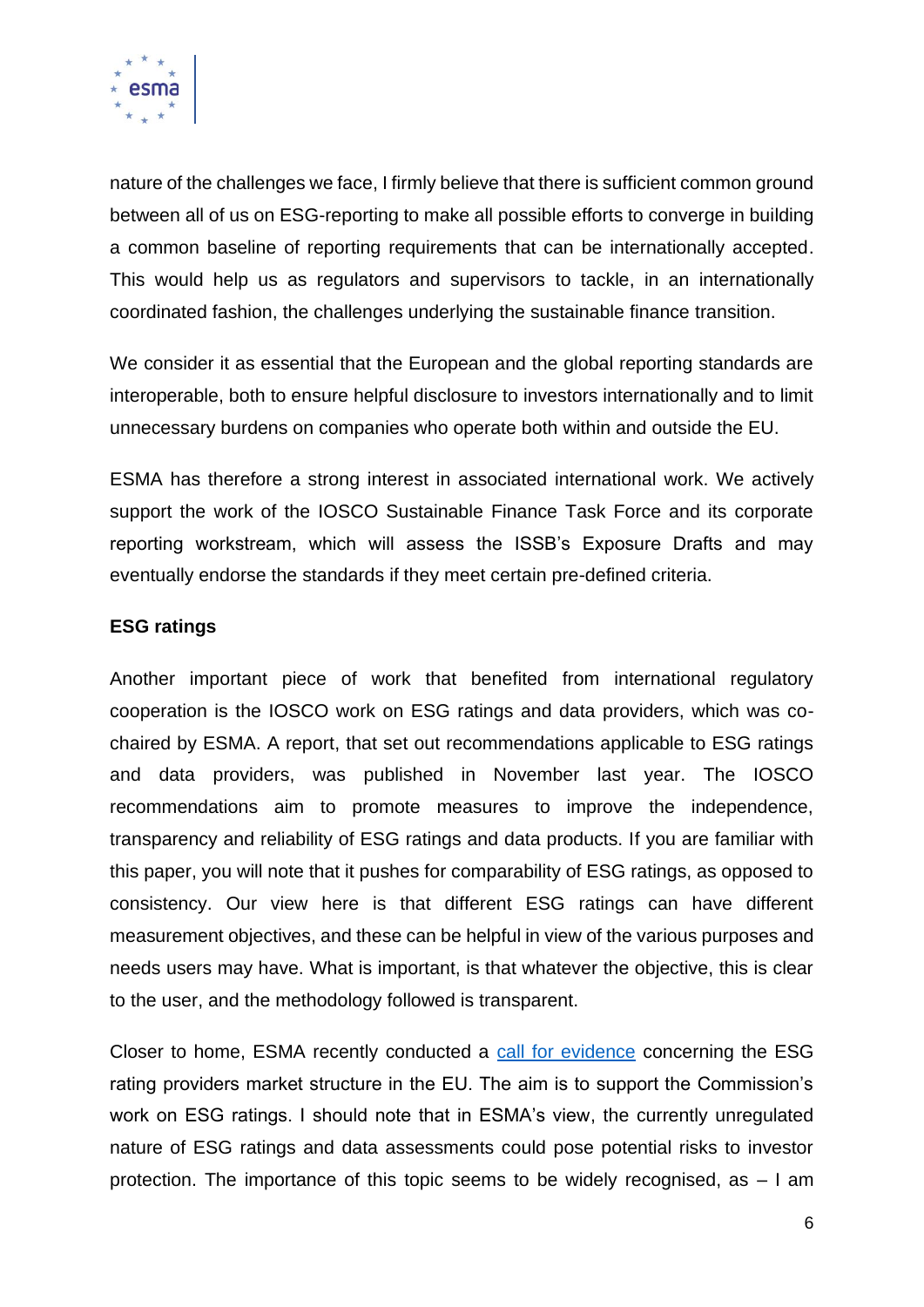

pleased to say – we had a good response rate to this consultation and will provide our feedback to the Commission shortly.

[An important challenge for ESMA is the mismatch between the demand for ESG investments and the transparency and comparability on the real sustainability impact of the financial products available in the market. This is a concern, as this could lead to misrepresentation and wrongful disclosure and mis-selling of what appear to be ESG products to final investors. Ultimately, this can result in reputational and financial risks for the actors involved. More importantly, it can lead to a loss of trust of investors and the public at large and have a detrimental impact upon the whole sustainable finance project.]

In ESMA's supervision of CRAs, ESG factors will remain one of the focus areas in 2022. As part of this, we have recently [assessed](https://www.esma.europa.eu/sites/default/files/library/esma80-195-1352_cra_esg_disclosures.pdf) the implementation of ESMA's Guidelines on Disclosures, to whether CRA's are complying with the Guidelines requirements' for CRAs to disclose the relevance of ESG factors to credit rating actions. Beyond the level of disclosures, we have also just recently finalised a workstream looking into the extent to which the consideration of ESG factors have been integrated in CRA's credit rating methodologies. We hope that the findings here will provide valuable insights to support the Commission in their role and responsibilities under the Renewed Sustainable Finance Strategy.

#### **Carbon markets**

Let me come to one final example of ESMA's engagement on the broad range of sustainability related work. At the global level the IOSCO workstream on carbon markets that commenced this year, under the joint chairmanship of Russ Benham of the CFTC and myself.

This is another workstream under the IOSCO Sustainability Task Force. It is dedicated to assessing the functioning, and potential risks, of global carbon markets. These markets – including compliance and voluntary markets – regained attention since the COP 26.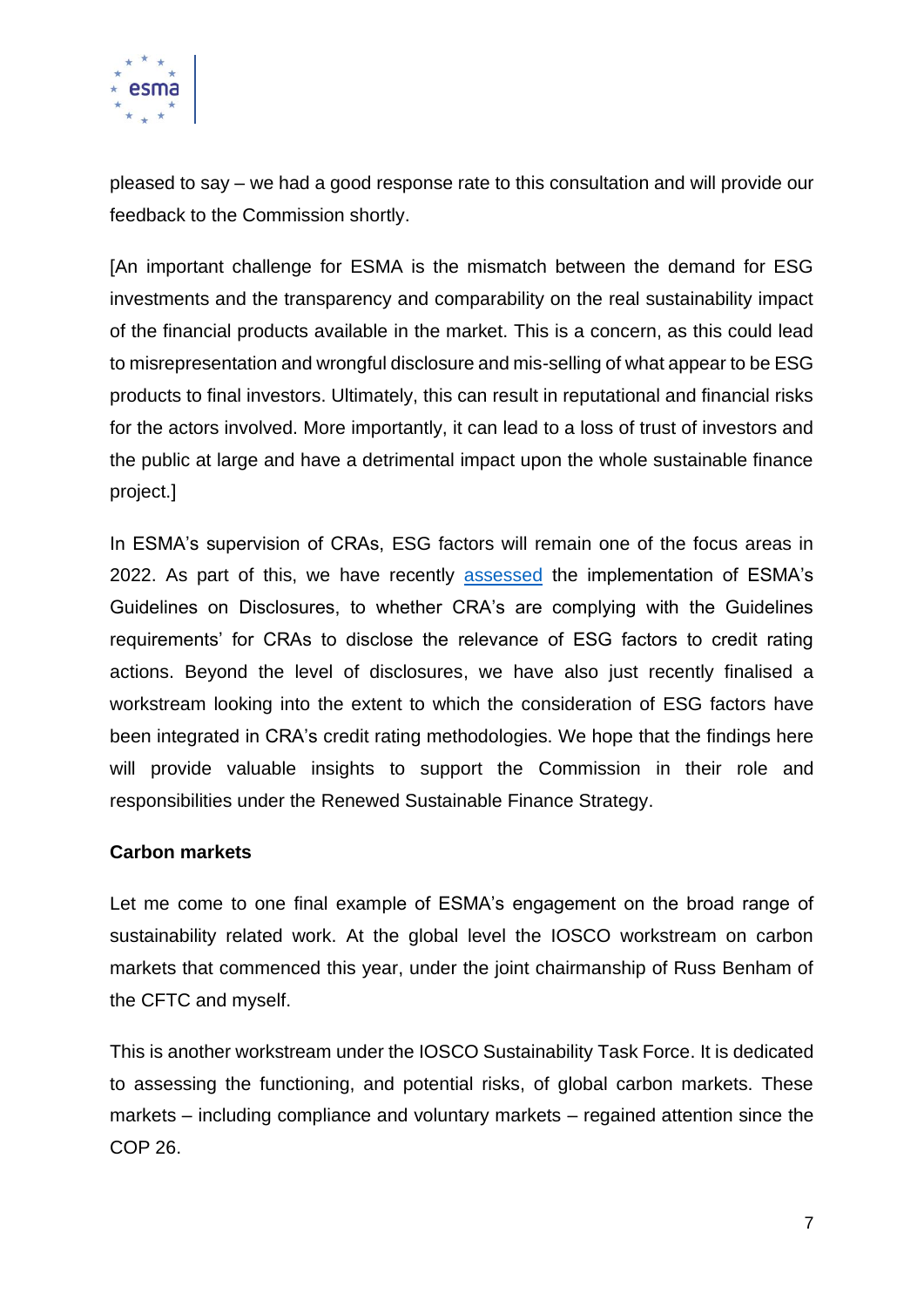

Given the increasing size of these markets and their important role in the fight against climate change, securities regulators want to positively support this, while mitigating associated risks. We will be working to establish a set of good practices and essential features that support the sound, safe and transparent functioning of these markets.

I hope that ESMA will be able to contribute through its recent expertise in this area. We [published](https://www.esma.europa.eu/sites/default/files/library/esma70-445-38_final_report_on_emission_allowances_and_associated_derivatives.pdf) an in-depth analysis of the functioning and surveillance of the EU carbon market, in March this year. Our final report unveiled important findings and policy recommendations, notably to further improve transparency and monitoring of the EU carbon market.

A few challenges were also identified, such as having a comprehensive view of this market and an in-depth understanding of its developments, amid fragmented data sources that do not make it easy to establish a clear picture.

I hope that the report and its recommendations will contribute to the continuous quest for further developing market mechanisms that give CO2 a price and create incentives to reduce emissions.

## **Conclusion**

Ladies and Gentlemen, Yale Professor Robert J. Shiller once said that '*finance is not merely about making money. (…) It's about stewardship and, therefore, about achieving a good society'*. Today, these thoughts resonate across the world more than ever in view of the current geopolitical and economic context we experience. They also validate the need for shifting away from non-sustainable sources of energy, and the important role that the financial services sector and markets can and need to play in the sustainable transition process.

So far, we have come some way in the process of greening financial markets, but further work needs to be done as the European and global sustainable finance agendas move ahead with further concrete steps. This will not be an easy road to travel and will require tackling significant challenges and road bumps. Effective international cooperation will be important to facilitate this process. As will be continued exchanges